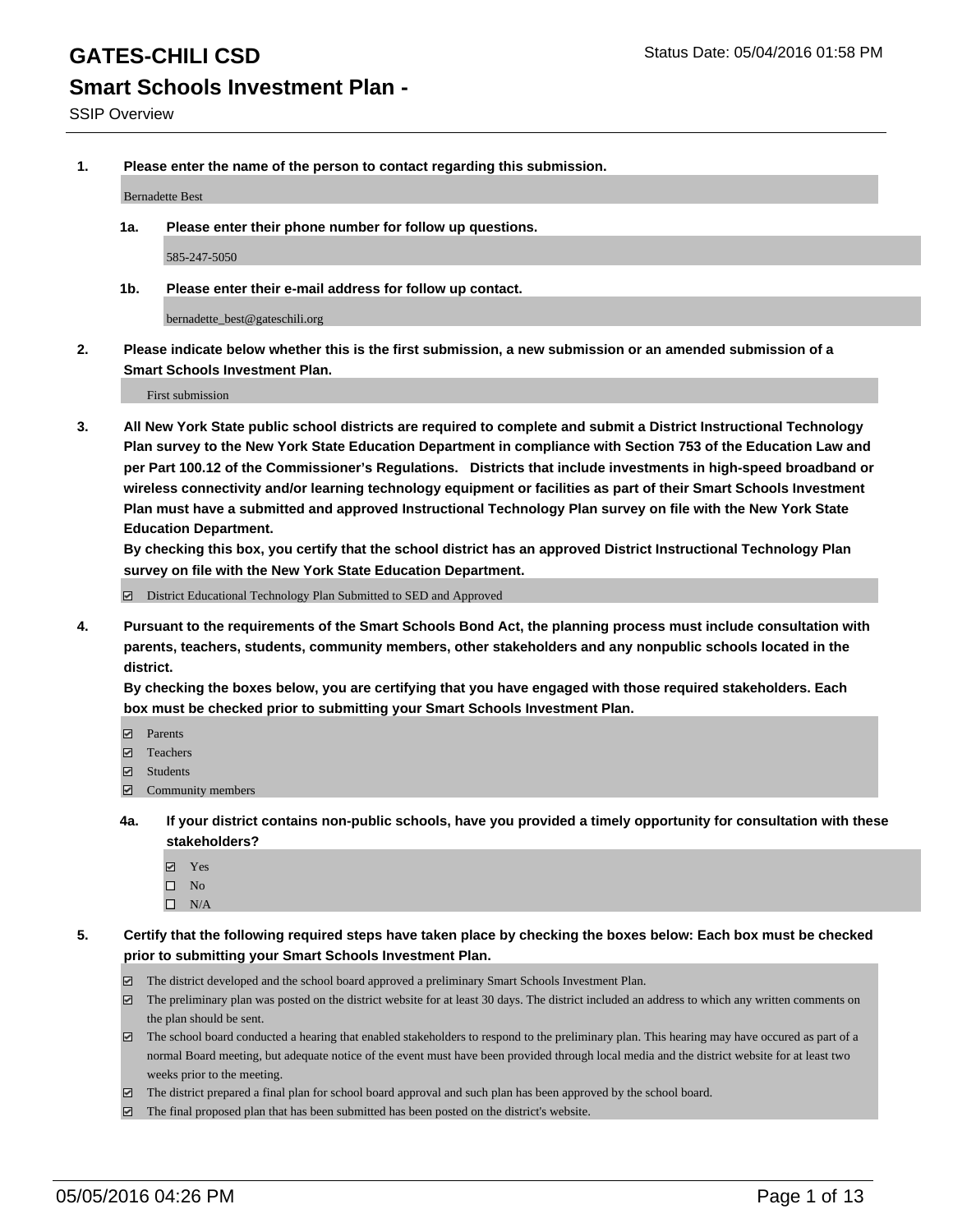SSIP Overview

**5a. Please upload the proposed Smart Schools Investment Plan (SSIP) that was posted on the district's website. Note that this should be different than your recently submitted Educational Technology Survey. The Final SSIP, as approved by the School Board, should also be posted on the website and remain there during the course of the projects contained therein.**

SMART Bond Presentation.pptx

**6. Please enter an estimate of the total number of students and staff that will benefit from this Smart Schools Investment Plan based on the cumulative projects submitted to date.**

4,475

**7. An LEA/School District may partner with one or more other LEA/School Districts to form a consortium to pool Smart Schools Bond Act funds for a project that meets all other Smart School Bond Act requirements. Each school district participating in the consortium will need to file an approved Smart Schools Investment Plan for the project and submit a signed Memorandum of Understanding that sets forth the details of the consortium including the roles of each respective district.**

 $\Box$  The district plans to participate in a consortium to partner with other school district(s) to implement a Smart Schools project.

**8. Please enter the name and 6-digit SED Code for each LEA/School District participating in the Consortium.**

| <b>Partner LEA/District</b> | <b>ISED BEDS Code</b> |
|-----------------------------|-----------------------|
| (No Response)               | (No Response)         |

**9. Please upload a signed Memorandum of Understanding with all of the participating Consortium partners.**

(No Response)

**10. Your district's Smart Schools Bond Act Allocation is:**

\$2,980,556

**11. Enter the budget sub-allocations by category that you are submitting for approval at this time. If you are not budgeting SSBA funds for a category, please enter 0 (zero.) If the value entered is \$0, you will not be required to complete that survey question.**

|                                       | Sub-<br>Allocations |
|---------------------------------------|---------------------|
| School Connectivity                   | $\mathbf 0$         |
| Connectivity Projects for Communities |                     |
| <b>Classroom Technology</b>           | 2,980,550           |
| Pre-Kindergarten Classrooms           | O                   |
| Replace Transportable Classrooms      | $\Omega$            |
| High-Tech Security Features           |                     |
| Totals:                               | 2,980,550.00        |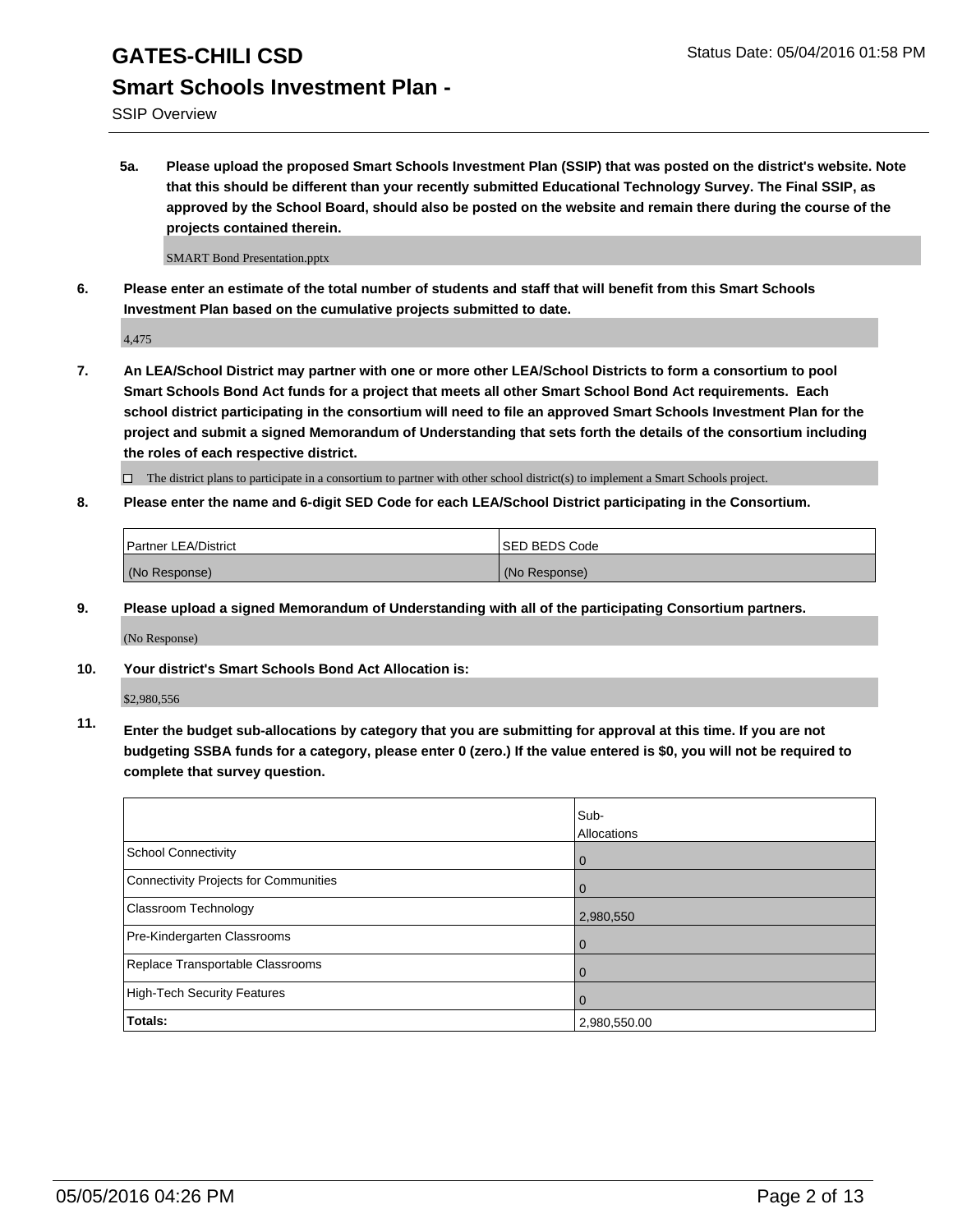School Connectivity

- **1. In order for students and faculty to receive the maximum benefit from the technology made available under the Smart Schools Bond Act, their school buildings must possess sufficient connectivity infrastructure to ensure that devices can be used during the school day. Smart Schools Investment Plans must demonstrate that:**
	- **sufficient infrastructure that meets the Federal Communications Commission's 100 Mbps per 1,000 students standard currently exists in the buildings where new devices will be deployed, or**
	- **is a planned use of a portion of Smart Schools Bond Act funds, or**
	- **is under development through another funding source.**

**Smart Schools Bond Act funds used for technology infrastructure or classroom technology investments must increase the number of school buildings that meet or exceed the minimum speed standard of 100 Mbps per 1,000 students and staff within 12 months. This standard may be met on either a contracted 24/7 firm service or a "burstable" capability. If the standard is met under the burstable criteria, it must be:**

**1. Specifically codified in a service contract with a provider, and**

**2. Guaranteed to be available to all students and devices as needed, particularly during periods of high demand, such as computer-based testing (CBT) periods.**

**Please describe how your district already meets or is planning to meet this standard within 12 months of plan submission.**

(No Response)

- **1a. If a district believes that it will be impossible to meet this standard within 12 months, it may apply for a waiver of this requirement, as described on the Smart Schools website. The waiver must be filed and approved by SED prior to submitting this survey.**
	- □ By checking this box, you are certifying that the school district has an approved waiver of this requirement on file with the New York State Education Department.
- **2. Connectivity Speed Calculator (Required)**

|                         | Number of<br>Students | Multiply by<br>100 Kbps | Divide by 1000 Current Speed<br>to Convert to<br>Reauired<br>Speed in Mb | lin Mb             | Expected<br>Speed to be<br>Attained Within   Required<br>12 Months | <b>Expected Date</b><br>l When<br>Speed Will be<br>l Met |
|-------------------------|-----------------------|-------------------------|--------------------------------------------------------------------------|--------------------|--------------------------------------------------------------------|----------------------------------------------------------|
| <b>Calculated Speed</b> | (No<br>Response)      | (No Response)           | (No<br>Response)                                                         | l (No<br>Response) | (No<br>Response)                                                   | l (No<br>Response)                                       |

#### **3. Briefly describe how you intend to use Smart Schools Bond Act funds for high-speed broadband and/or wireless connectivity projects in school buildings.**

(No Response)

**4. Briefly describe the linkage between the district's District Instructional Technology Plan and the proposed projects. (There should be a link between your response to this question and your response to Question 1 in Part E. Curriculum and Instruction "What are the district's plans to use digital connectivity and technology to improve teaching and learning?)**

(No Response)

**5. If the district wishes to have students and staff access the Internet from wireless devices within the school building, or in close proximity to it, it must first ensure that it has a robust Wi-Fi network in place that has sufficient bandwidth to meet user demand.**

**Please describe how you have quantified this demand and how you plan to meet this demand.**

(No Response)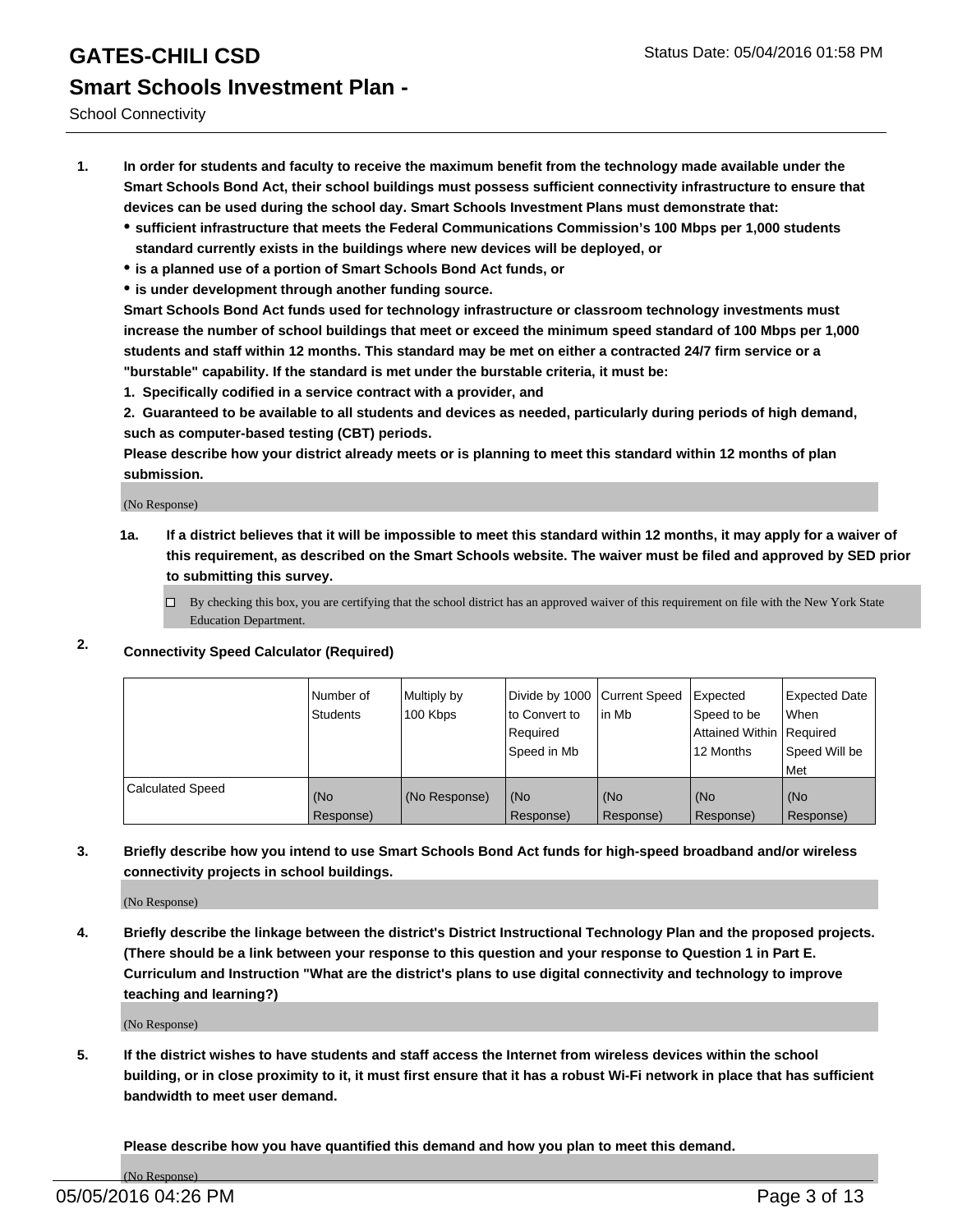School Connectivity

**6. As indicated on Page 5 of the guidance, the Office of Facilities Planning will have to conduct a preliminary review of all capital projects, including connectivity projects.**

| Project Number |  |
|----------------|--|
| (No Response)  |  |

**7. Certain high-tech security and connectivity infrastructure projects may be eligible for an expedited review process as determined by the Office of Facilities Planning.**

**Was your project deemed eligible for streamlined review?**

(No Response)

**8. Include the name and license number of the architect or engineer of record.**

| <sup>1</sup> Name | l License Number |
|-------------------|------------------|
| (No Response)     | (No Response)    |

**9. If you are submitting an allocation for School Connectivity complete this table. Note that the calculated Total at the bottom of the table must equal the Total allocation for this category that you entered in the SSIP Overview overall budget.** 

|                                            | Sub-              |
|--------------------------------------------|-------------------|
|                                            | <b>Allocation</b> |
| Network/Access Costs                       | (No Response)     |
| <b>Outside Plant Costs</b>                 | (No Response)     |
| School Internal Connections and Components | (No Response)     |
| <b>Professional Services</b>               | (No Response)     |
| Testing                                    | (No Response)     |
| <b>Other Upfront Costs</b>                 | (No Response)     |
| <b>Other Costs</b>                         | (No Response)     |
| Totals:                                    |                   |

| Select the allowable expenditure | Item to be purchased | Quantity      | Cost per Item | <b>Total Cost</b> |
|----------------------------------|----------------------|---------------|---------------|-------------------|
| type.                            |                      |               |               |                   |
| Repeat to add another item under |                      |               |               |                   |
| each type.                       |                      |               |               |                   |
| (No Response)                    | (No Response)        | (No Response) | (No Response) | (No Response)     |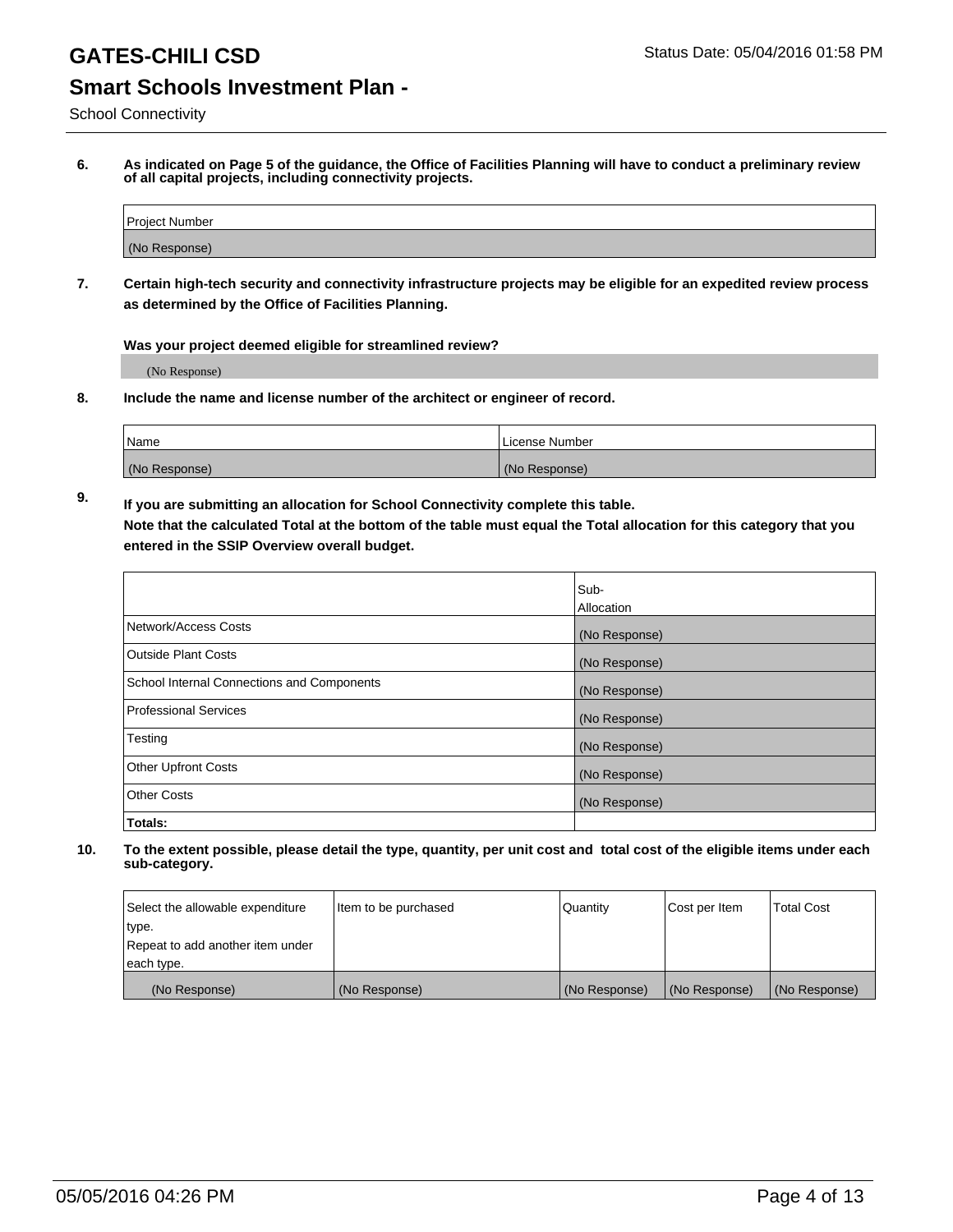Community Connectivity (Broadband and Wireless)

**1. Briefly describe how you intend to use Smart Schools Bond Act funds for high-speed broadband and/or wireless connectivity projects in the community.**

(No Response)

**2. Please describe how the proposed project(s) will promote student achievement and increase student and/or staff access to the Internet in a manner that enhances student learning and/or instruction outside of the school day and/or school building.**

(No Response)

**3. Community connectivity projects must comply with all the necessary local building codes and regulations (building and related permits are not required prior to plan submission).**

 $\Box$  I certify that we will comply with all the necessary local building codes and regulations.

**4. Please describe the physical location of the proposed investment.**

(No Response)

**5. Please provide the initial list of partners participating in the Community Connectivity Broadband Project, along with their Federal Tax Identification (Employer Identification) number.**

| <b>Project Partners</b> | <b>IFederal ID#</b> |
|-------------------------|---------------------|
| (No Response)           | (No Response)       |

**6. If you are submitting an allocation for Community Connectivity, complete this table.**

**Note that the calculated Total at the bottom of the table must equal the Total allocation for this category that you entered in the SSIP Overview overall budget.**

|                             | Sub-Allocation |
|-----------------------------|----------------|
| Network/Access Costs        | (No Response)  |
| Outside Plant Costs         | (No Response)  |
| Tower Costs                 | (No Response)  |
| Customer Premises Equipment | (No Response)  |
| Professional Services       | (No Response)  |
| Testing                     | (No Response)  |
| <b>Other Upfront Costs</b>  | (No Response)  |
| Other Costs                 | (No Response)  |
| Totals:                     |                |

| Select the allowable expenditure | Item to be purchased | l Quantitv    | Cost per Item | <b>Total Cost</b> |
|----------------------------------|----------------------|---------------|---------------|-------------------|
| type.                            |                      |               |               |                   |
| Repeat to add another item under |                      |               |               |                   |
| each type.                       |                      |               |               |                   |
| (No Response)                    | (No Response)        | (No Response) | (No Response) | (No Response)     |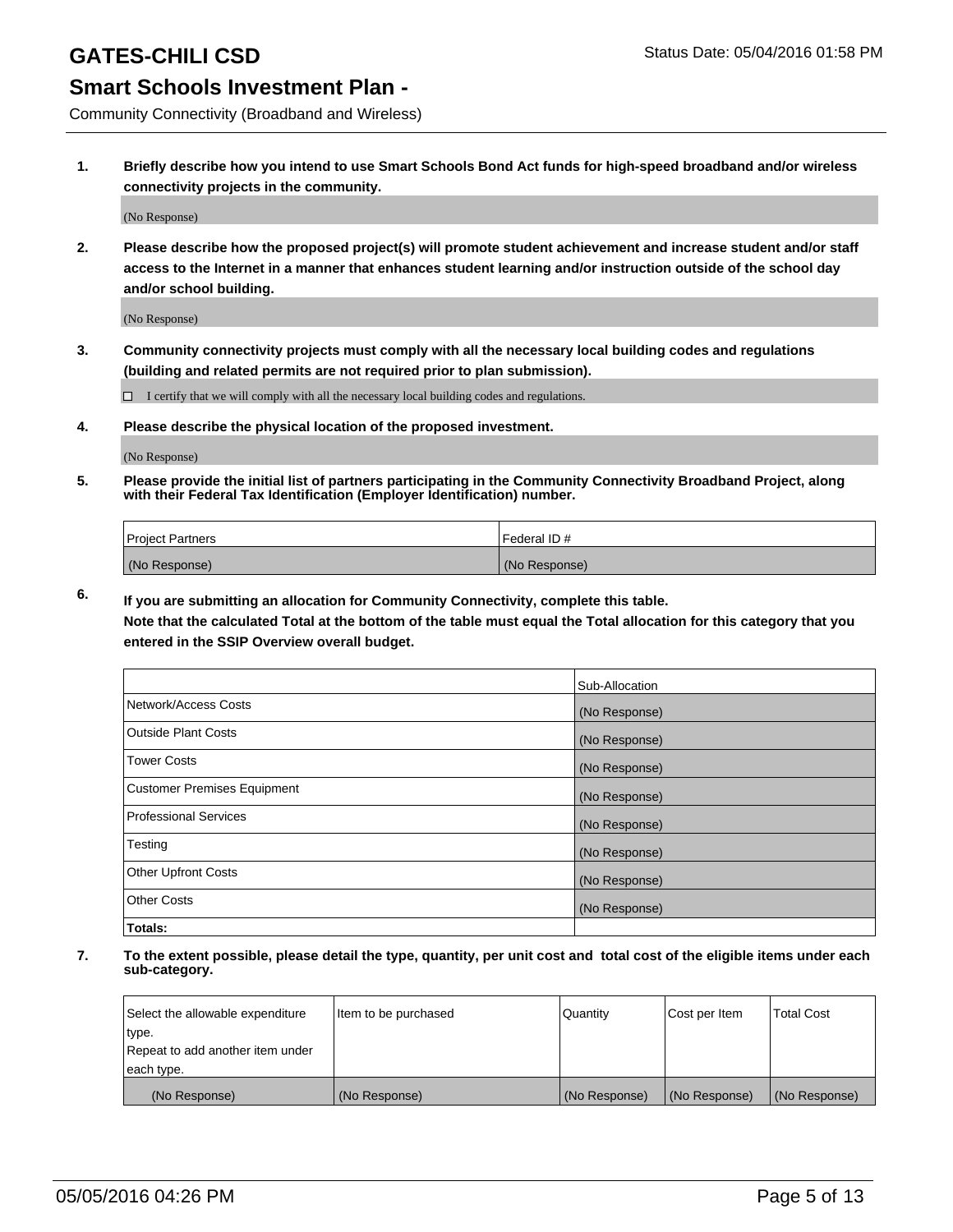#### Classroom Learning Technology

**1. In order for students and faculty to receive the maximum benefit from the technology made available under the Smart Schools Bond Act, their school buildings must possess sufficient connectivity infrastructure to ensure that devices can be used during the school day. Smart Schools Investment Plans must demonstrate that sufficient infrastructure that meets the Federal Communications Commission's 100 Mbps per 1,000 students standard currently exists in the buildings where new devices will be deployed, or is a planned use of a portion of Smart Schools Bond Act funds, or is under development through another funding source.**

**Smart Schools Bond Act funds used for technology infrastructure or classroom technology investments must increase the number of school buildings that meet or exceed the minimum speed standard of 100 Mbps per 1,000 students and staff within 12 months. This standard may be met on either a contracted 24/7 firm service or a "burstable" capability. If the standard is met under the burstable criteria, it must be:**

**1. Specifically codified in a service contract with a provider, and**

**2. Guaranteed to be available to all students and devices as needed, particularly during periods of high demand, such as computer-based testing (CBT) periods.**

**Please describe how your district already meets or is planning to meet this standard within 12 months of plan submission.**

Over the past 5 years, Gates Chili has gone through major infrastructure upgrades including the laying of new category 6 cabling, the addition of wireless access points, backbone upgrades, and core switch replacements. Each classroom is connected at 1 GB speed. Our network provides secure, flexible, non-stop communications and predictable high performance. We have invested in advanced security, Power-over-Ethernet lines, and comprehensive management features. Our Technology team is pleased with the stability of our network and are confident that the solid infrastructure will serve us well in the years ahead.

#### **1a. If a district believes that it will be impossible to meet this standard within 12 months, it may apply for a waiver of this requirement, as described on the Smart Schools website. The waiver must be filed and approved by SED prior to submitting this survey.**

 $\Box$  By checking this box, you are certifying that the school district has an approved waiver of this requirement on file with the New York State Education Department.

#### **2. Connectivity Speed Calculator (Required)**

|                         | l Number of<br>Students | Multiply by<br>100 Kbps | Divide by 1000 Current Speed<br>to Convert to<br>Required<br>Speed in Mb | in Mb | Expected<br>Speed to be<br>Attained Within   Required<br>12 Months | <b>Expected Date</b><br>l When<br>Speed Will be<br>Met |
|-------------------------|-------------------------|-------------------------|--------------------------------------------------------------------------|-------|--------------------------------------------------------------------|--------------------------------------------------------|
| <b>Calculated Speed</b> | 4.039                   | 403.900                 | 403.9                                                                    | 1000  | (No<br>Response)                                                   | l (No<br>Response)                                     |

#### **3. If the district wishes to have students and staff access the Internet from wireless devices within the school building, or in close proximity to it, it must first ensure that it has a robust Wi-Fi network in place that has sufficient bandwidth to meet user demand.**

#### **Please describe how you have quantified this demand and how you plan to meet this demand.**

Gates Chili has ubiquitous wireless access with over 350 Cisco 3600 access points controlled by Cisco 5508 controllers. The Cisco wi-fi network works seamlessly with our wired network and is managed through the Cisco® Prime Network Control System (NCS). Every other classroom has a wireless access point and the other rooms are wired for access points that can be added if and when more density is needed.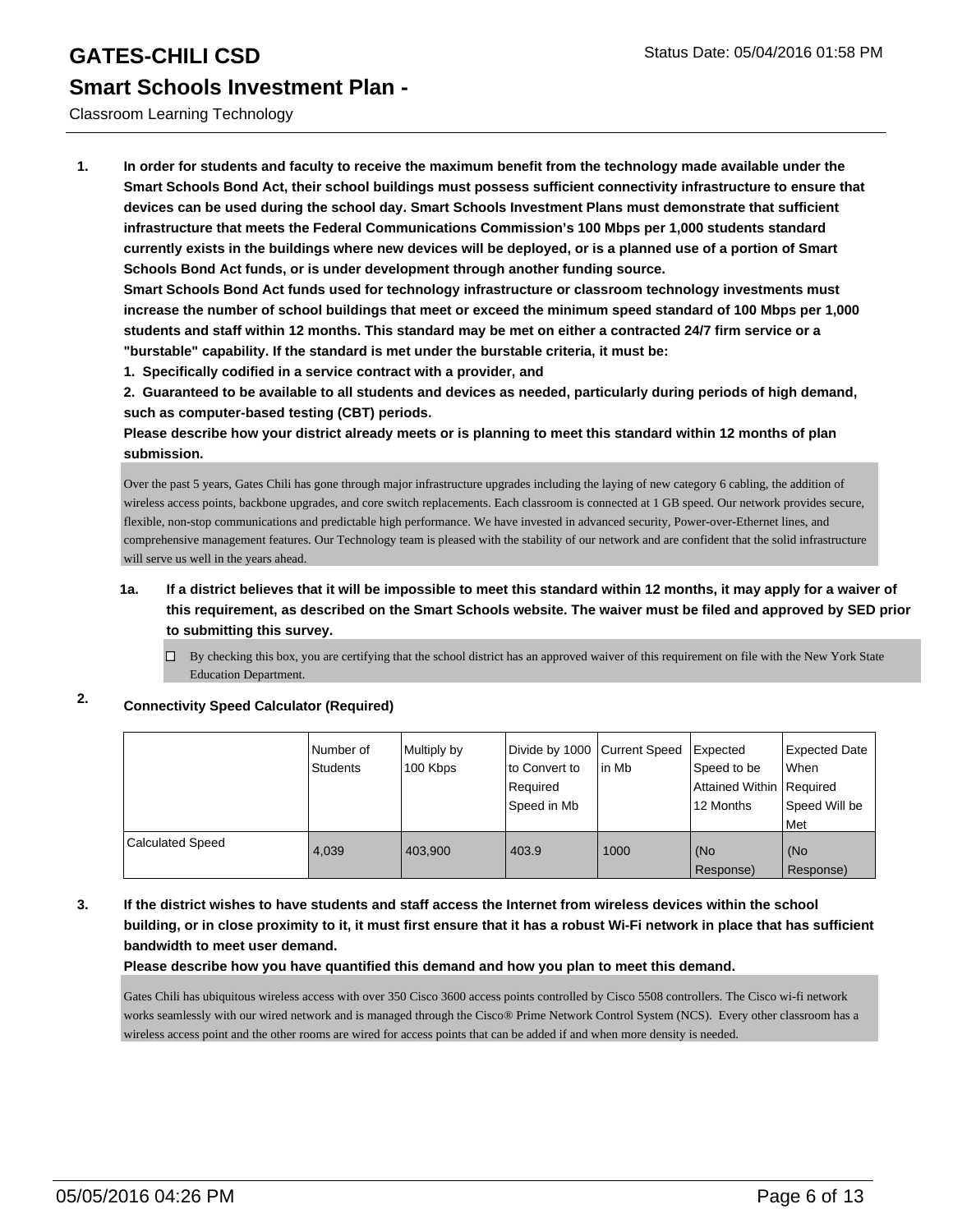#### Classroom Learning Technology

**4. All New York State public school districts are required to complete and submit an Instructional Technology Plan survey to the New York State Education Department in compliance with Section 753 of the Education Law and per Part 100.12 of the Commissioner's Regulations.**

**Districts that include educational technology purchases as part of their Smart Schools Investment Plan must have a submitted and approved Instructional Technology Plan survey on file with the New York State Education Department.**

- $\boxtimes$  By checking this box, you are certifying that the school district has an approved Instructional Technology Plan survey on file with the New York State Education Department.
- **5. Describe the devices you intend to purchase and their compatibility with existing or planned platforms or systems. Specifically address the adequacy of each facility's electrical, HVAC and other infrastructure necessary to install and support the operation of the planned technology.**

After much deliberation and collaborative discussion, we have decided that we will be purchasing the HP Elite X2 for teachers and the HP X360 for students. We tested several devices and compared durability, price point, number of ports, ease of use, etc. The devices will connect to our network, and be capable of logging in using Active Directory and have future ready specifications. It is our intent to use these funds over a five year period in order to assure sustainability. Each classroom has sufficient power supply for the teacher workstation as well as the charging cart for laptops. We purchase Earth Walk charging carts which provide "Single-Plug" electrical operation, simultaneous battery charging, virtually continuous "ALL-DAY" operation and up to 85% energy efficiency. We have installed Power over Ethernet switches to power our wireless access points. Additional wiring was added at the time of installation so that more access points could be easily deployed should the network volume warrant it.

- **6. Describe how the proposed technology purchases will:**
	- **> enhance differentiated instruction;**
	- **> expand student learning inside and outside the classroom;**
	- **> benefit students with disabilities and English language learners; and**
	- **> contribute to the reduction of other learning gaps that have been identified within the district.**

**The expectation is that districts will place a priority on addressing the needs of students who struggle to succeed in a rigorous curriculum. Responses in this section should specifically address this concern and align with the district's Instructional Technology Plan (in particular Question 2 of E. Curriculum and Instruction: "Does the district's instructional technology plan address the needs of students with disabilities to ensure equitable access to instruction, materials and assessments?" and Question 3 of the same section: "Does the district's instructional technology plan address the provision of assistive technology specifically for students with disabilities to ensure access to and participation in the general curriculum?"**

Our vision is that students, teachers and administrators will leverage the use of technology in a way that fosters student-centered learning, creates selfdirected and collaborative learners and promotes global citizenship.

- We envision that technology devices and resources will be available to all students:
- To provide global access to the best sources of information beyond the four walls of the classroom.
- To deliver individualized and differentiated instruction tailored to students' specific abilities.
- To provide opportunities to work collaboratively, both in person and at a distance, and to communicate ideas effectively to multiple audiences using new media.
- To provide regular opportunities to use technology in the development of skills that encourage personal productivity, creativity, critical thinking, and collaboration.

The District Technology Plan specifically addresses the needs of our struggling learners and students with disabilities: **All students and educators will have consistent access to appropriate devices, software and internet access supported by a sound, stable network.**

This goal will be achieved by **i**nvestigating and implementing assistive technology software and hardware to improve access to learning. *Examples might include: electronic mobility switches and alternative keyboards for students with physical disabilities, computer-screen enlargers and text-tospeech and screen readers for individuals with visual disabilities, electronic sign-language dictionaries and signing avatars for learners with hearing disabilities, and calculators and spellcheckers for individuals with learning disabilities.*

Our ELL students will continue to use the devices to record and playback their own voices as they learn more and more English. The ELL students and their families also have access to Rosetta Stone through the District and use that to practice English and expand their vocabulary.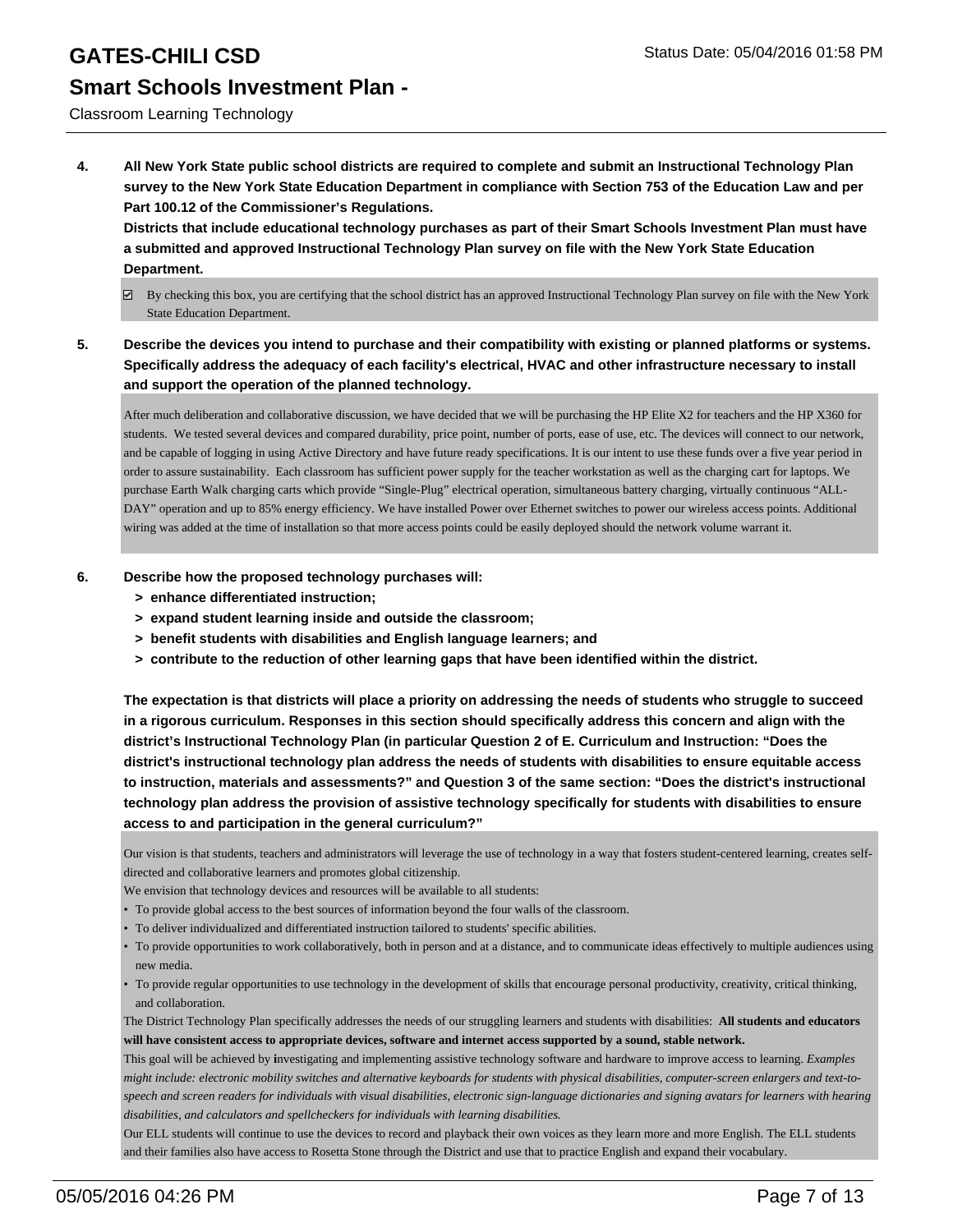Classroom Learning Technology

#### **7. Where appropriate, briefly describe how the proposed technology purchases will enhance ongoing communication with parents and other stakeholders and help the district facilitate technology-based regional partnerships, including distance learning and other efforts.**

A technology rich environment will enhance communication and collaboration in a variety of ways. We have been utilizing social media and the Parent Portal of our student management system to communicate more effectively with parents. As faculty members receive a laptops, they will be able to communicate more readily with parents any time, anywhere. Staff and students (with newly formed District email accounts) now have the opportunity to share documents and collaborate with peers using Office 365 and the District's cloud-based Sharepoint. Secondary students will soon have the ability to access their grades, assignments and other information through the use of the Student Portal. Teachers are being encouraged to use Blackboard and One Note as learning management systems. Our elementary students are using the laptops to take benchmark assessments and access instructional programming through iReady. Secondary students who are at risk for academic success have access to the District approved credit recovery program, APEX Learning.

**8. Describe the district's plan to provide professional development to ensure that administrators, teachers and staff can employ the technology purchased to enhance instruction successfully.**

**Note: This response should be aligned and expanded upon in accordance with your district's response to Question 1 of F. Professional Development of your Instructional Technology Plan: "Please provide a summary of professional development offered to teachers and staff, for the time period covered by this plan, to support technology to enhance teaching and learning. Please include topics, audience and method of delivery within your summary."**

The district has an extensive Professional Development program which strives to foster continued professional growth for all staff members. A variety of courses are offered throughout the school year. The district has a standing staff development committee comprised of representatives of all segments of employed personnel. This committee meets on a regular basis to review staff development needs and makes recommendations for programs for all employees.

- The following Technology related courses are being offered in the Summer and Fall of 2015:
- Integrating Inspire Calculators into the Physics Classroom Collegial Circle
- Elementary STEM and Project Based Learning
- Office 365 and OneNote (offered 3x)
- Get Creative with Pixie and Photostory
- Office 2013 Word and Excel Overview (2x)
- Free Tech Tools for Teaching (2x)
- Creating Classroom Webpages

Additionally, Grade level teachers will attend a series of District training sessions that focus on the skills needed to create authentic learning experiences emphasizing collaboration, creativity, and innovation.

The series of 5 half-day trainings will include such topics as:

- Capabilities of the various devices
- Office 365
- OneNote Classroom Creator
- Tech tools for teaching
- Researching information
- Review of curriculum to determine points of entry for technology standards
- Grade level Scope and Sequence of technology skills
- Creating, Modifying, and Sharing documents

High School and Middle School teachers will be encouraged to participate in a Technology Collegial Circle beginning in the Fall of 2015. Teachers will apply for the program, and those chosen will receive a set of computers to use in their classroom. The Coordinator of Technology Integration and CTE will facilitate the Collegial Circle.

- **9. Districts must contact the SUNY/CUNY teacher preparation program that supplies the largest number of the district's new teachers to request advice on innovative uses and best practices at the intersection of pedagogy and educational technology.**
	- $\boxtimes$  By checking this box, you certify that you have contacted the SUNY/CUNY teacher preparation program that supplies the largest number of your new teachers to request advice on these issues.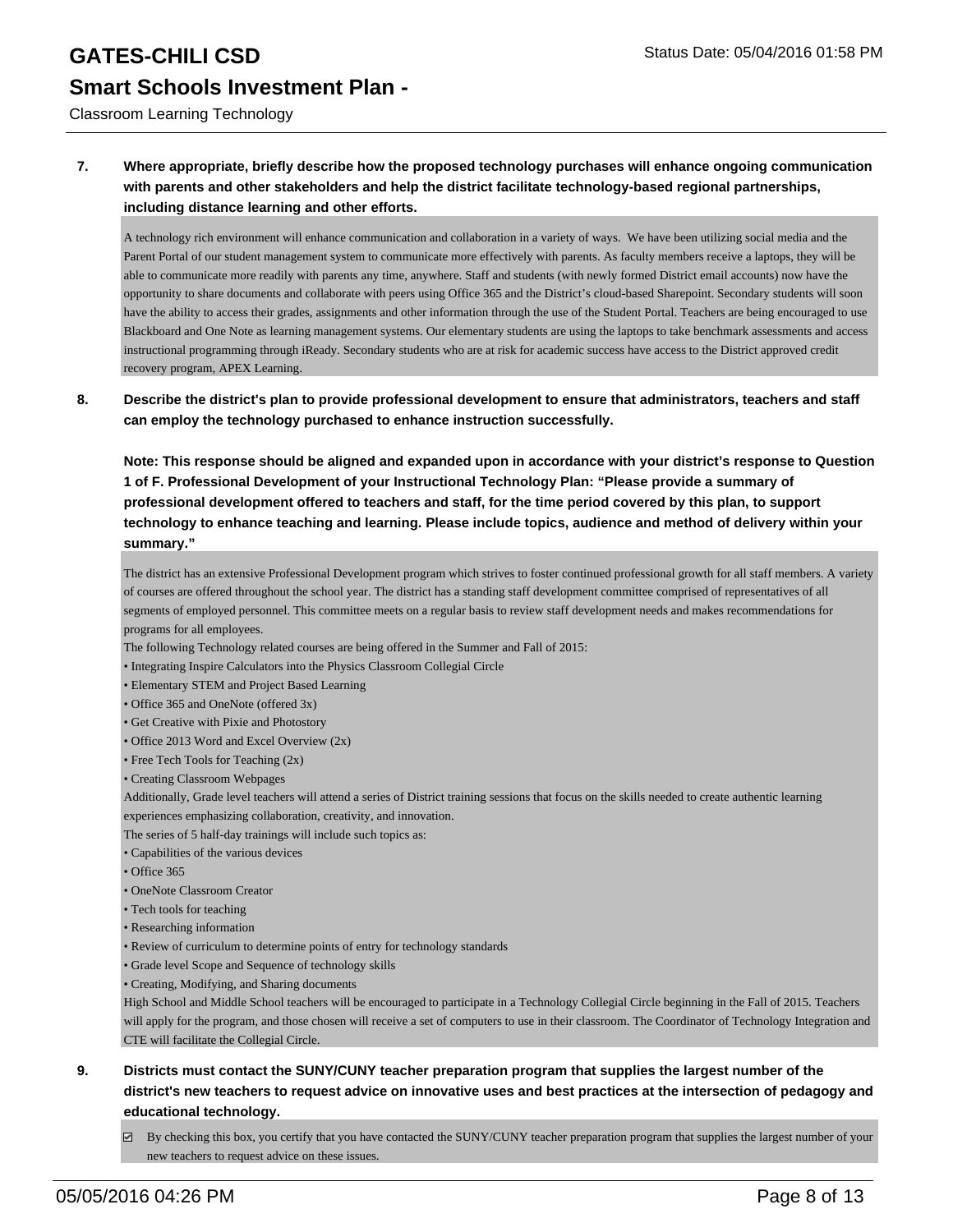Classroom Learning Technology

**10. A district whose Smart Schools Investment Plan proposes the purchase of technology devices and other hardware must account for nonpublic schools in the district.**

**Are there nonpublic schools within your school district?**

- Yes
- $\square$  No
- **10a. Describe your plan to loan purchased hardware to nonpublic schools within your district. The plan should use your district's nonpublic per-student loan amount calculated below, within the framework of the guidance. Please enter the date by which nonpublic schools must request classroom technology items. Also, specify in your response the devices that the nonpublic schools have requested, as well as in the in the Budget and the Expenditure Table at the end of the page.**

Gates Chili has 4 non-public schools within its boundaries. We have met with leaders from those 4 schools and have explained the process by which they will be able to loan out technology equipment. They will be able to loan out equipment up to the \$250 per pupil based on the BEDS 2014 enrollment data - 739 pupils. That equates to \$184,750. Sustainability is a key factor to them as it is to the district. Therefore, they do not wish to have the equipment all at once, but rather they would like to loan some each year for the next 4 or 5 years. Each year they will put in a request for the devices they wish to loan. This request will be made in writing and received by the district no later than June 15 for the following school year. At our last meeting, the non-publics agreed that they would like to have the same devices that the District purchases since there would be some efficiencies of quantity available. They reserved the right to decide from year to year as we progress through the five year plan.

**10b. A final Smart Schools Investment Plan cannot be approved until school authorities have adopted regulations specifying the date by which requests from nonpublic schools for the purchase and loan of Smart Schools Bond Act classroom technology must be received by the district.**

 $\overline{\mathcal{L}}$ By checking this box, you certify that you have such a plan and associated regulations in place that have been made public.

#### **11. Nonpublic Classroom Technology Loan Calculator**

**The Smart Schools Bond Act provides that any Classroom Learning Technology purchases made using Smart Schools funds shall be lent, upon request, to nonpublic schools in the district. However, no school district shall be required to loan technology in amounts greater than the total obtained and spent on technology pursuant to the Smart Schools Bond Act and the value of such loan may not exceed the total of \$250 multiplied by the nonpublic school enrollment in the base year at the time of enactment.**

**See:**

**http://www.p12.nysed.gov/mgtserv/smart\_schools/docs/Smart\_Schools\_Bond\_Act\_Guidance\_04.27.15\_Final.pdf.**

|                                         | 1. Classroom<br>Technology<br>Sub-allocation | 2. Public<br>l Enrollment<br>$(2014-15)$ | 3. Nonpublic<br>Enrollment<br>$(2014 - 15)$ | l 4. Sum of<br>Public and<br>Nonpublic<br>Enrollment | 5. Total Per<br>Pupil Sub-<br>lallocation | 6. Total<br>Nonpublic Loan<br>Amount |
|-----------------------------------------|----------------------------------------------|------------------------------------------|---------------------------------------------|------------------------------------------------------|-------------------------------------------|--------------------------------------|
| Calculated Nonpublic Loan<br>l Amount i | 2,980,550                                    | 4.039                                    | 739                                         | 4.778                                                | 624                                       | 184.750                              |

**12. To ensure the sustainability of technology purchases made with Smart Schools funds, districts must demonstrate a long-term plan to maintain and replace technology purchases supported by Smart Schools Bond Act funds. This sustainability plan shall demonstrate a district's capacity to support recurring costs of use that are ineligible for Smart Schools Bond Act funding such as device maintenance, technical support, Internet and wireless fees, maintenance of hotspots, staff professional development, building maintenance and the replacement of incidental items. Further, such a sustainability plan shall include a long-term plan for the replacement of purchased devices and equipment at the end of their useful life with other funding sources.**

 $\boxtimes$  By checking this box, you certify that the district has a sustainability plan as described above.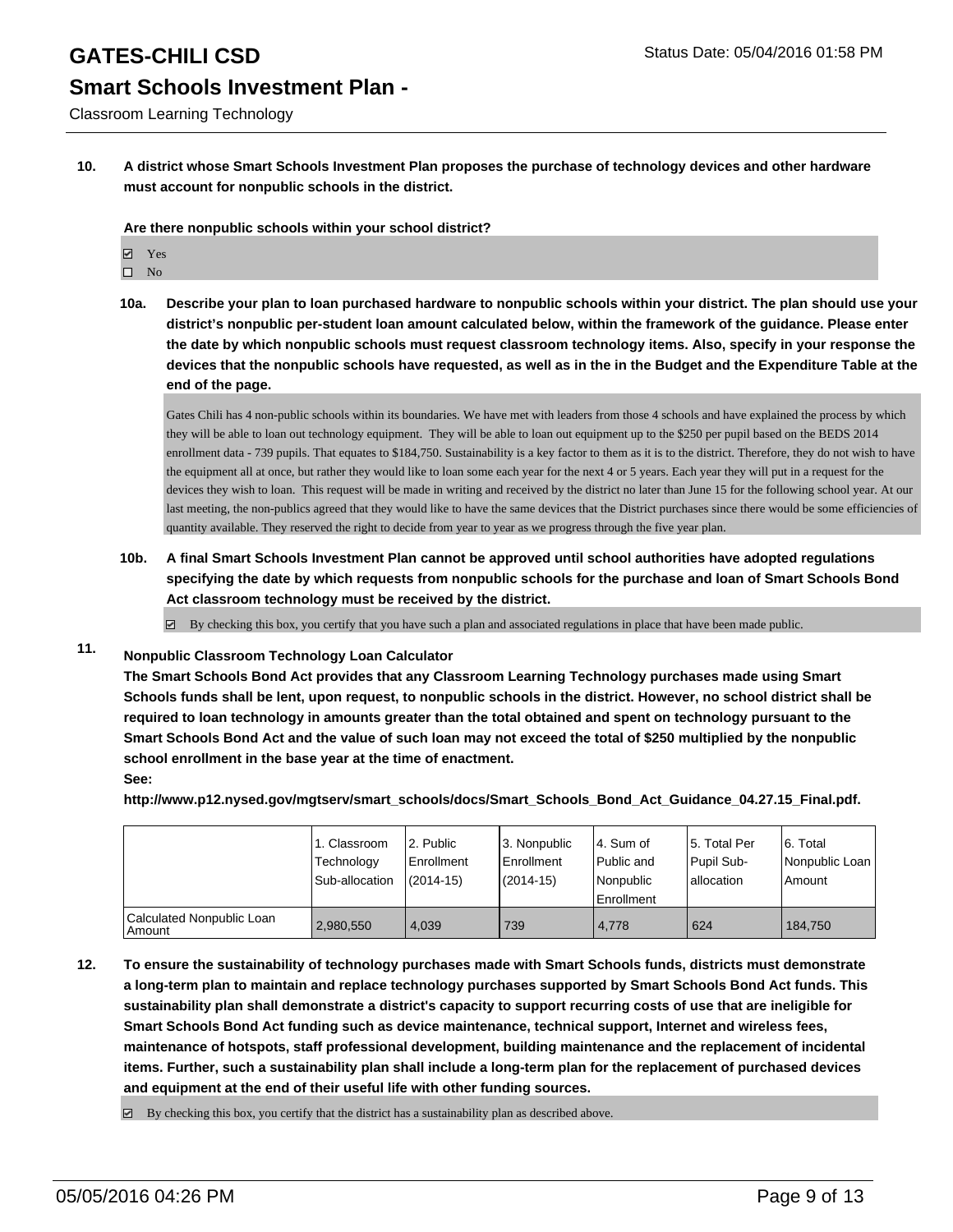Classroom Learning Technology

**13. Districts must ensure that devices purchased with Smart Schools Bond funds will be distributed, prepared for use, maintained and supported appropriately. Districts must maintain detailed device inventories in accordance with generally accepted accounting principles.**

 $\boxtimes$  By checking this box, you certify that the district has a distribution and inventory management plan and system in place.

**14. If you are submitting an allocation for Classroom Learning Technology complete this table. Note that the calculated Total at the bottom of the table must equal the Total allocation for this category that you entered in the SSIP Overview overall budget.**

|                         | Sub-Allocation |
|-------------------------|----------------|
| Interactive Whiteboards | l 0            |
| Computer Servers        | l 0            |
| Desktop Computers       | <u>  O</u>     |
| Laptop Computers        | 2,204,300      |
| <b>Tablet Computers</b> | 275,500        |
| <b>Other Costs</b>      | 500,750        |
| Totals:                 | 2,980,550.00   |

| Select the allowable expenditure<br>type.<br>Repeat to add another item under<br>each type. | Item to be Purchased             | Quantity      | Cost per Item | <b>Total Cost</b> |
|---------------------------------------------------------------------------------------------|----------------------------------|---------------|---------------|-------------------|
| <b>Laptop Computers</b>                                                                     | <b>HP X360</b>                   | 3780          | 465           | 1,757,700         |
| <b>Laptop Computers</b>                                                                     | HP Elite X2                      | 406           | 1,100         | 446,600           |
| <b>Tablet Computers</b>                                                                     | iPad Air 16Gb                    | 551           | 500           | 275.500           |
| <b>Other Costs</b>                                                                          | <b>Carts for Mobile Devices</b>  | 158           | 2,000         | 316,000           |
| <b>Other Costs</b>                                                                          | <b>Purchases for Non Publics</b> | (No Response) | (No Response) | 184.750           |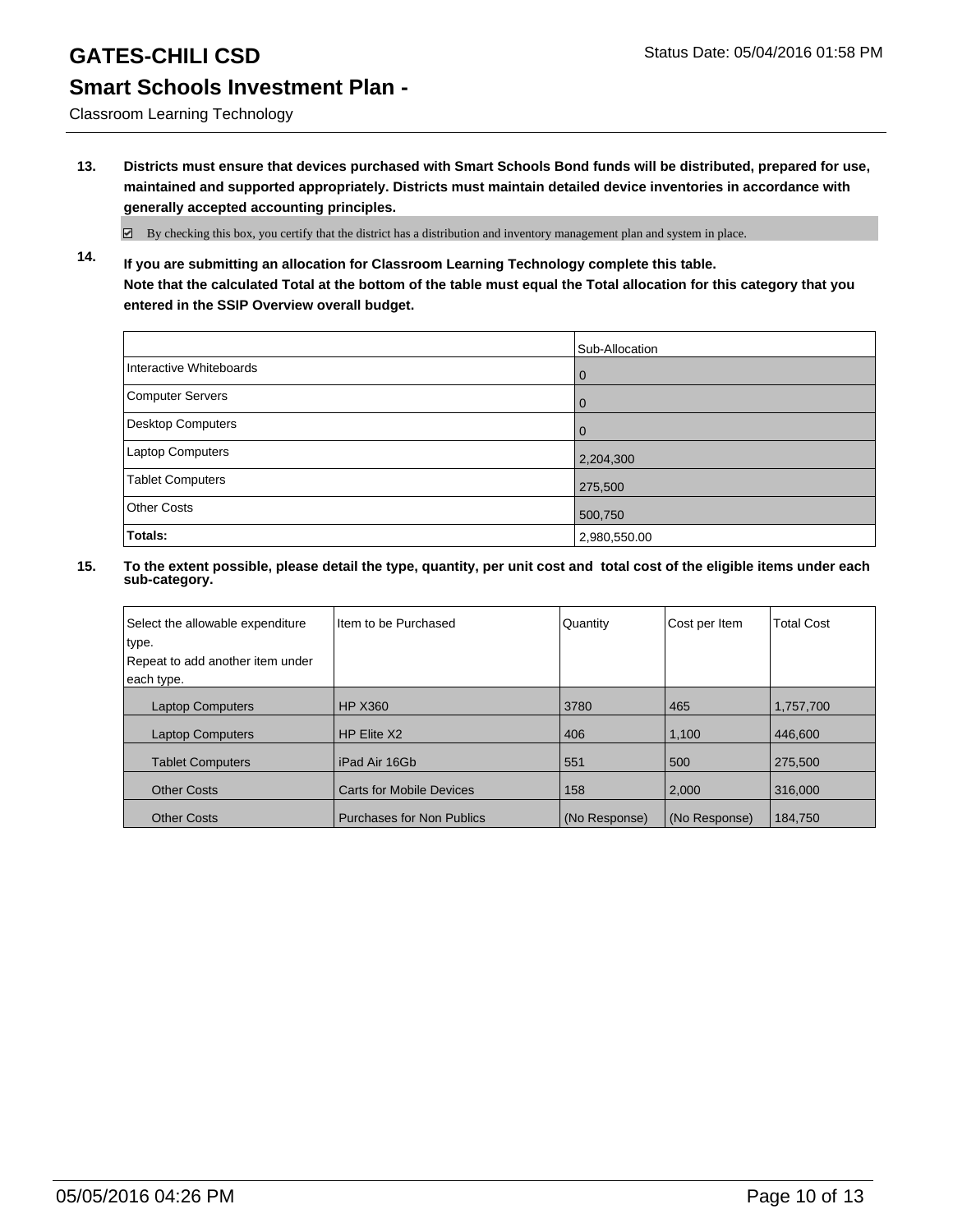#### Pre-Kindergarten Classrooms

**1. Provide information regarding how and where the district is currently serving pre-kindergarten students and justify the need for additional space with enrollment projections over 3 years.**

(No Response)

- **2. Describe the district's plan to construct, enhance or modernize education facilities to accommodate prekindergarten programs. Such plans must include:**
	- **Specific descriptions of what the district intends to do to each space;**
	- **An affirmation that pre-kindergarten classrooms will contain a minimum of 900 square feet per classroom;**
	- **The number of classrooms involved;**
	- **The approximate construction costs per classroom; and**
	- **Confirmation that the space is district-owned or has a long-term lease that exceeds the probable useful life of the improvements.**

(No Response)

**3. Smart Schools Bond Act funds may only be used for capital construction costs. Describe the type and amount of additional funds that will be required to support ineligible ongoing costs (e.g. instruction, supplies) associated with any additional pre-kindergarten classrooms that the district plans to add.**

(No Response)

**4. All plans and specifications for the erection, repair, enlargement or remodeling of school buildings in any public school district in the State must be reviewed and approved by the Commissioner. Districts that plan capital projects using their Smart Schools Bond Act funds will undergo a Preliminary Review Process by the Office of Facilities Planning.**

| Project Number |  |
|----------------|--|
| (No Response)  |  |

**5. If you have made an allocation for Pre-Kindergarten Classrooms, complete this table. Note that the calculated Total at the bottom of the table must equal the Total allocation for this category that you**

**entered in the SSIP Overview overall budget.**

| Totals:                                  |                |
|------------------------------------------|----------------|
| Other Costs                              | (No Response)  |
| Enhance/Modernize Educational Facilities | (No Response)  |
| Construct Pre-K Classrooms               | (No Response)  |
|                                          | Sub-Allocation |

| Select the allowable expenditure | Item to be purchased | Quantity      | Cost per Item | <b>Total Cost</b> |
|----------------------------------|----------------------|---------------|---------------|-------------------|
| type.                            |                      |               |               |                   |
| Repeat to add another item under |                      |               |               |                   |
| each type.                       |                      |               |               |                   |
| (No Response)                    | (No Response)        | (No Response) | (No Response) | (No Response)     |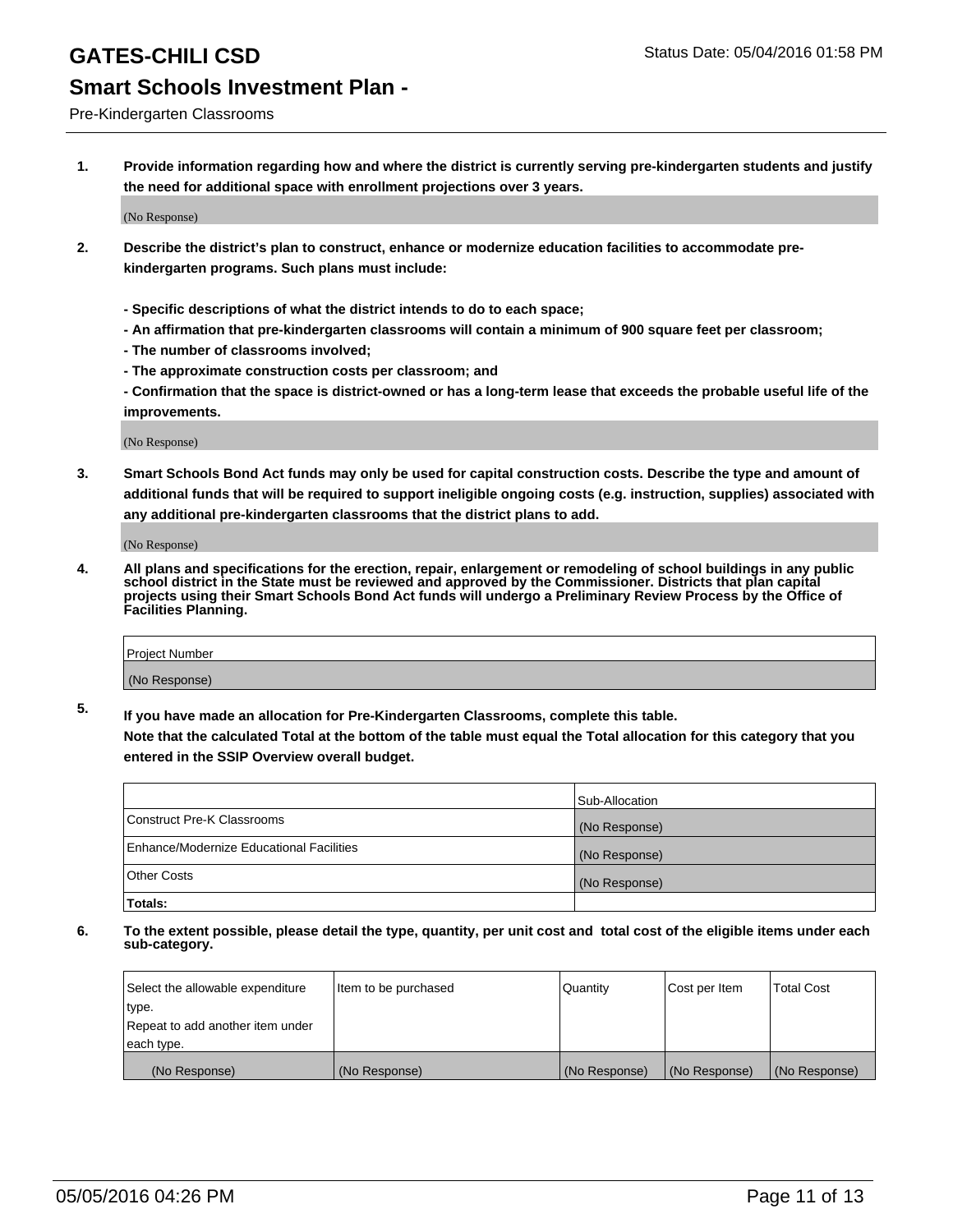### **GATES-CHILI CSD** Status Date: 05/04/2016 01:58 PM

### **Smart Schools Investment Plan -**

Replace Transportable Classrooms

**1. Describe the district's plan to construct, enhance or modernize education facilities to provide high-quality instructional space by replacing transportable classrooms.**

(No Response)

**2. All plans and specifications for the erection, repair, enlargement or remodeling of school buildings in any public school district in the State must be reviewed and approved by the Commissioner. Districts that plan capital projects using their Smart Schools Bond Act funds will undergo a Preliminary Review Process by the Office of Facilities Planning.**

| Project Number |  |
|----------------|--|
| (No Response)  |  |

**3. For large projects that seek to blend Smart Schools Bond Act dollars with other funds, please note that Smart Schools Bond Act funds can be allocated on a pro rata basis depending on the number of new classrooms built that directly replace transportable classroom units.**

**If a district seeks to blend Smart Schools Bond Act dollars with other funds describe below what other funds are being used and what portion of the money will be Smart Schools Bond Act funds.**

(No Response)

**4. If you have made an allocation for Replace Transportable Classrooms, complete this table. Note that the calculated Total at the bottom of the table must equal the Total allocation for this category that you entered in the SSIP Overview overall budget.**

|                                                | Sub-Allocation |
|------------------------------------------------|----------------|
| Construct New Instructional Space              | (No Response)  |
| Enhance/Modernize Existing Instructional Space | (No Response)  |
| <b>Other Costs</b>                             | (No Response)  |
| Totals:                                        |                |

| Select the allowable expenditure | Item to be purchased | <b>Quantity</b> | Cost per Item | <b>Total Cost</b> |
|----------------------------------|----------------------|-----------------|---------------|-------------------|
| type.                            |                      |                 |               |                   |
| Repeat to add another item under |                      |                 |               |                   |
| each type.                       |                      |                 |               |                   |
| (No Response)                    | (No Response)        | (No Response)   | (No Response) | (No Response)     |